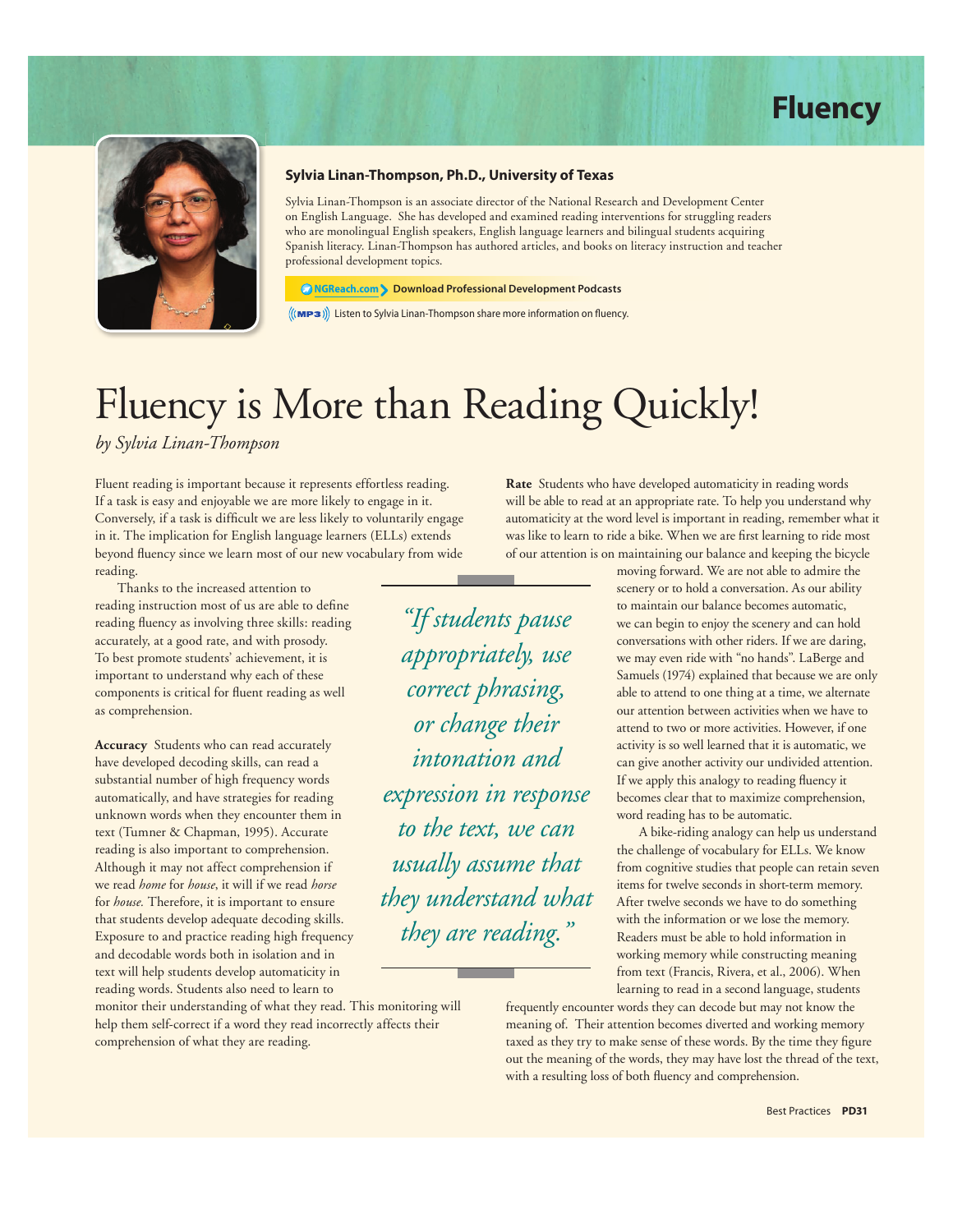**Prosody** Equally important to automaticity, reading with prosody, or the rhythm of natural language, can serve as an indicator that students are processing the text as they read. Reading with prosody includes several elements:

- **s** Phrasing: Phrasing is how you use your voice to group words together. When students speak with correct phrasing, they have a smooth rhythm and meter and don't read too fast or too slow. Sentences are smooth, not choppy. As they learn about phrasing, students use punctuation to guide them in when to stop, pause, or emphasize words or phrases.
- **s** Intonation: Good readers change their voice as they read. As students learn to read with good intonation, they use rise in fall of the pitch or tone of voice as they read. They change the sound of their voice to match the text, stressing words or phrases as appropriate.
- Expression: Expression is how you use your voice to show feeling. As students learn to read with expression, they focus on matching the sound and volume of their voice to the text.

If students pause appropriately, use correct phrasing, or change their intonation and expression in response to the text, we can usually assume that they understand what they are reading. Their response to the text is a reflection of their processing of the text as they read. If they are unable to comprehend the text, or if they are still developing decoding skills, their reading of the text may resemble reading a list of unrelated words—reading in a monotone. If there is some comprehension of the text, their reading may be uneven—halting and monotone at some points, and fluid and with expressive at others.

### **1 Fluent reading involves more than speed**

In the last few years we have seen an increased emphasis on the assessment of oral reading fluency (ORF). Evidence clearly demonstrates that oral reading fluency is related to reading comprehension. As a result, much of the fluency instruction in classrooms has focused on increasing students' reading rate so that they can meet the benchmark for the grade level and time of year.

However, if teachers base their instructional decisions solely on students' ORF scores, they may over-estimate students' ability to comprehend what they read. Recent research tells us that for linguistically diverse students—faced with the challenge of reading in a language in which they're not typically fully proficient—textreading fluency is *not* a reliable indicator of reading comprehension. For example, across four studies conducted with linguistically diverse learners and/or low-performing learners, from the primary grades to grade 6, text-reading fluency scores were in the average range, yet the mean score for reading comprehension was well below average. This may be the case not just for ELLs, but also for many of their peers who are from low-income backgrounds with underdeveloped language and world knowledge.

Goals such as ORF benchmarks are useful tools for educators, but teachers must keep in mind that there is variation among students and that the same reading rate may lead to different results. For example, Kung (2009) found that:

- **s** A third grade ELL with an ORF score of 130 words correct per minute (wcpm) has a 61 percent chance of passing the Minnesota state test.
- **s** A third grade monolingual English speaker with the same ORF score has an 80 percent chance of passing the state test.
- **s** ELLs must read 150 wcpm to have an 80 percent chance of passing the third grade test.
- **s** An ELL with high English proficiency and a score of 130 wcpm has a 68 percent chance of passing the test while one with low English proficiency has a 29 percent chance of passing.

The answer in response to the data presented here is not to work on getting students to read faster but also to build and monitor their language skills and develop their background knowledge so that they can understand what they read when they are reading at an appropriate rate. Strong accuracy and rate are important measures and must be combined with other key measures of reading to ensure the ultimate goal of building a strong understanding of text and enjoyment of reading.

### **2 Language factors can influence fluency**

Research with ELLs indicates that many ELLs are able to develop good word-level decoding skills. However, they may continue to lag behind their peers on measures of reading fluency and comprehension. Research shows that language skills often play a significant role in these students' reading fluency. Students unfamiliar with English syntax are less likely to be able to anticipate what will come next in a sentence and therefore, approach each word as an independent word rather than as part of a sentence with meaning. Even when decoding is automatic, these language based factors may impact fluency:

- **s** Limited English vocabulary;
- **s** Divergent background knowledge;
- **s** Limited knowledge of English syntax and grammar and language transfer challenges;
- Phonics transfer issues; and
- **s** Lack of familiarity with English morphology (word parts and the way words work).

These challenges are often balanced by benefit of oral fluency in students' home language. As we work to help students succeed, instruction must leverage the strengths ELLs bring to the classroom to gain knowledge of vocabulary, background, linguistic, phonetic, and morphological knowledge of English.